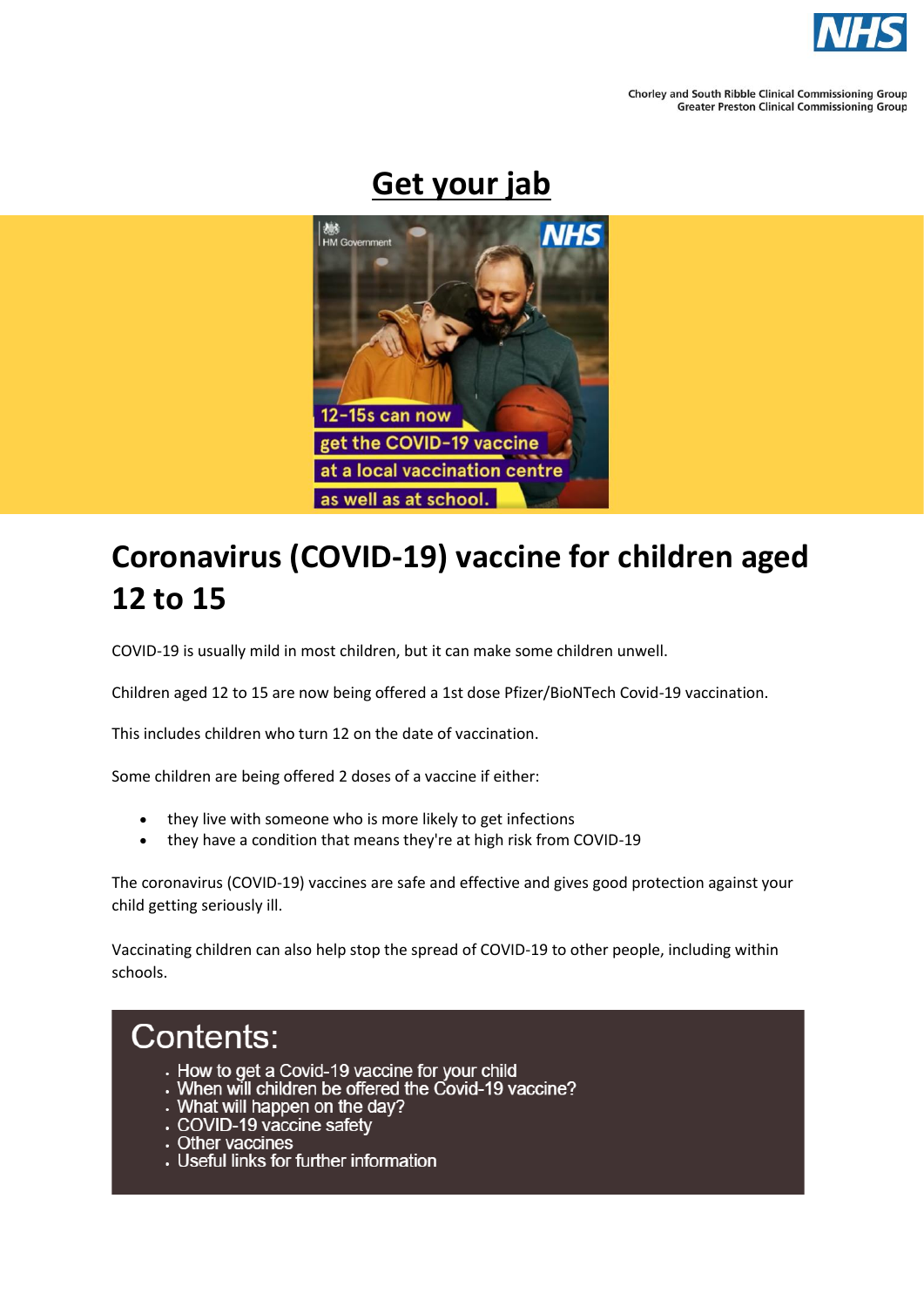

# How to get a Covid-19 vaccine for your child:

**Many children will already have received the Covid-19 vaccine through clinics held in school however, if your child is currently eligible for the Covid-19 vaccine but has not yet had this, for any reason, they can now get a vaccination via a local clinic with both pre-bookable appointments and walk-in options available.**

Please note, if your child has tested positive for COVID-19 and is not at high risk from COVID-19, they need to wait 12 weeks before they can have a COVID-19 vaccine.

This starts from the date they had symptoms, or the date of the positive test if they did not have symptoms.

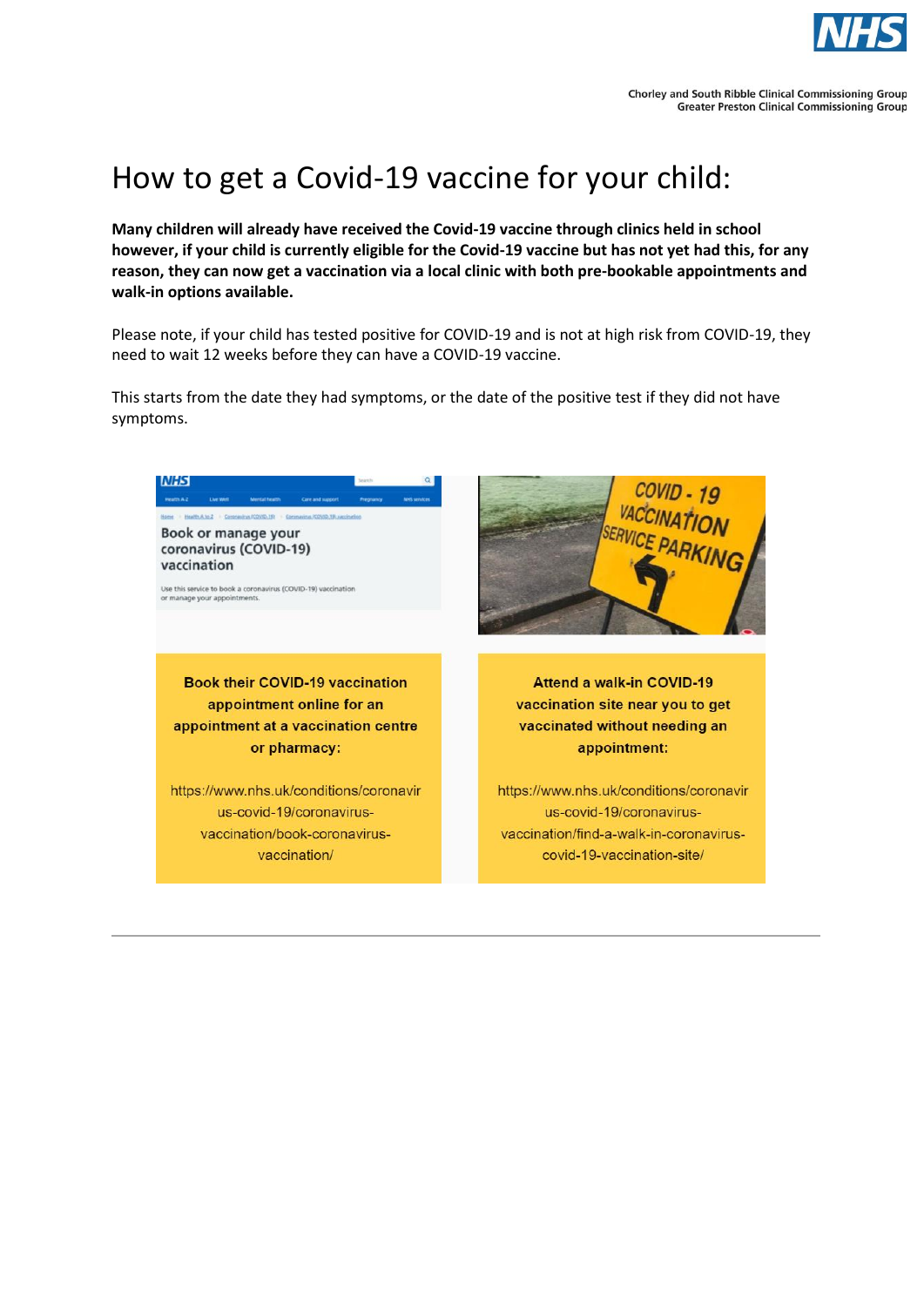

# Booking an appointment:

We know life gets busy, and we are working hard to make getting your Covid-19 jab as easy as possible by offering timed appointments alongside walk-in slots at the times that works best for you that day.

If you prefer to have a date marked on the calendar, you can book an appointment at a vaccination centre or pharmacy now via the national booking system or by calling 119.

Please help us by keeping your booked appointment when convenient or cancelling if you can't make it or have already used our walk-in service.

## Attending a walk-in vaccination site:

It's now even easier for you to get your jab with walk-in centres available locally.

If you or your child are aged 12 or over, you can drop into a local clinic. No appointment needed!

Please note, vaccines are subject to eligibility and availability and not all walk-in vaccination sites can vaccinate children aged 12 to 15. More sites will become available over time.

### **Details of ongoing clinics that vaccinate those aged 12-15 are as follows:**

### **Jubilee House:**

**Open: Wednesdays - Saturdays** 

Times: 8am to 1pm and 2pm to 8pm

Venue: Jubilee House, Lancashire Enterprise Business Park, Leyland, PR26 6TY

### **St John's Shopping Centre:**

Date: Mondays - Sundays

Time: 8:30am to 6:30pm

Venue: St John's Shopping Centre, Preston, PR1 1FB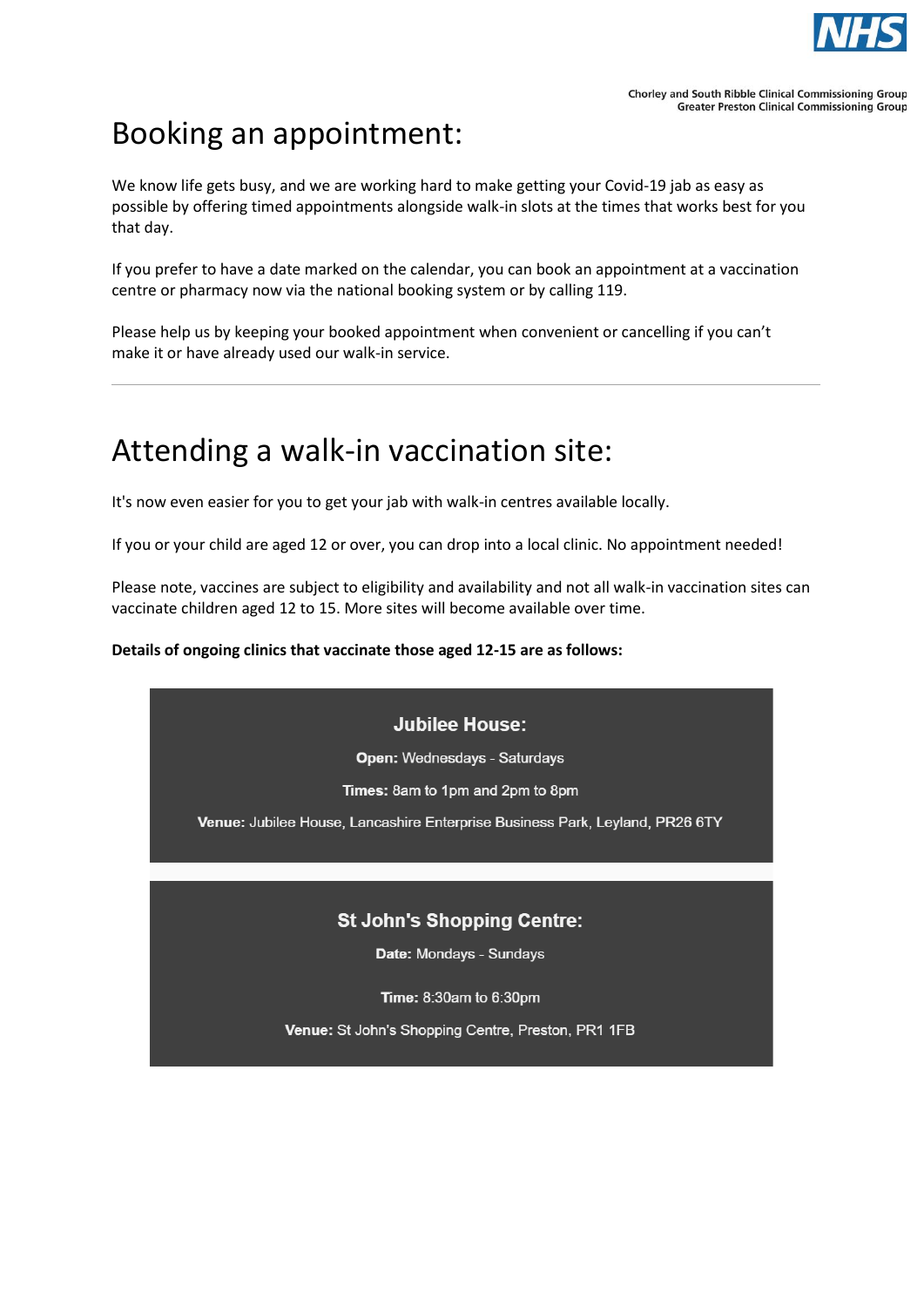

# What will happen on the day?

You will be greeted by marshals who will be able to direct you to the right place and explain the process.

Once your child has received their vaccination from one of the qualified vaccinators, they will be observed for 15 minutes after having the vaccination. This is in the unlikely event they have a serious reaction to the vaccine.

Research has found it's very rare to have a serious allergic reaction to the vaccine. If this does happen, it usually happens within minutes.

Immunisation teams are trained to deal with reactions and treat them immediately.

You will also be provided with information on how to manage any side effects you may experience.

Social distancing measures will be place throughout, and please remember to wear a mask unless you are exempt.

## Covid-19 vaccine safety:

Millions of children around the world have had a COVID-19 vaccine.

The independent Medicines and Healthcare products Regulatory Agency (MHRA) has confirmed the Pfizer/BioNTech vaccine is safe and effective for children aged 12 to 15.

This followed an extensive review of the safety, quality and effectiveness of the vaccine in this age group.

The vaccine continues to be closely monitored to make sure it is safe and effective.

The Pfizer/BioNTech vaccine does not contain egg or animal products.

#### **Common side effects:**

Like all medicines, the COVID-19 vaccines can cause side effects, but not everyone gets them.

Most side effects are mild and should only last 1 or 2 days, such as:

- a sore arm from the injection
- feeling tired
- a headache
- feeling achy